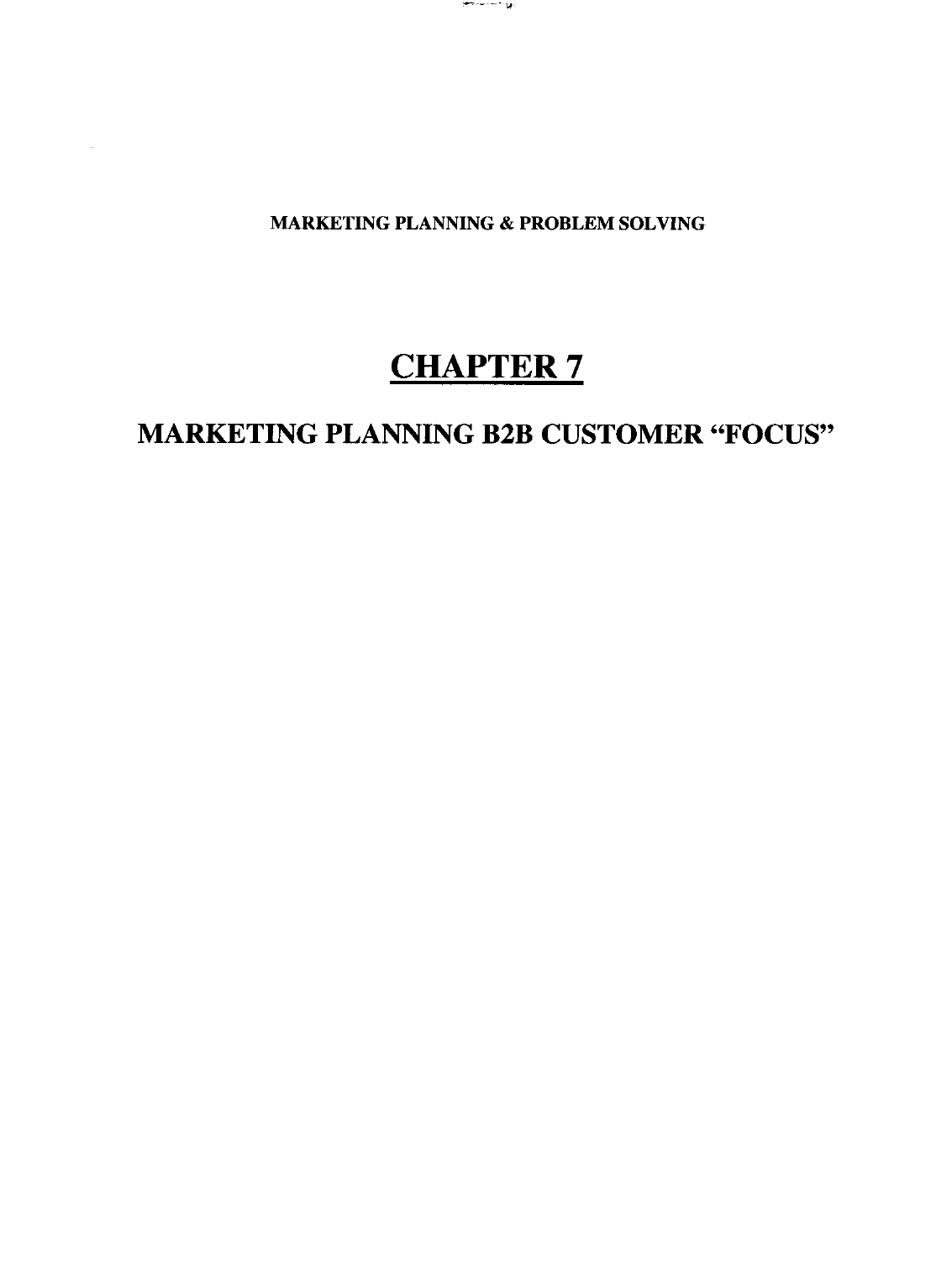# **B2B THEORY OF DERIVED DEMAND**

**"The Land** - *to* - **Man** - *to* - **Hand Cycle"** 

**[Seminar in Marketing Management; MKTG. 600; Dr. Carter]** 

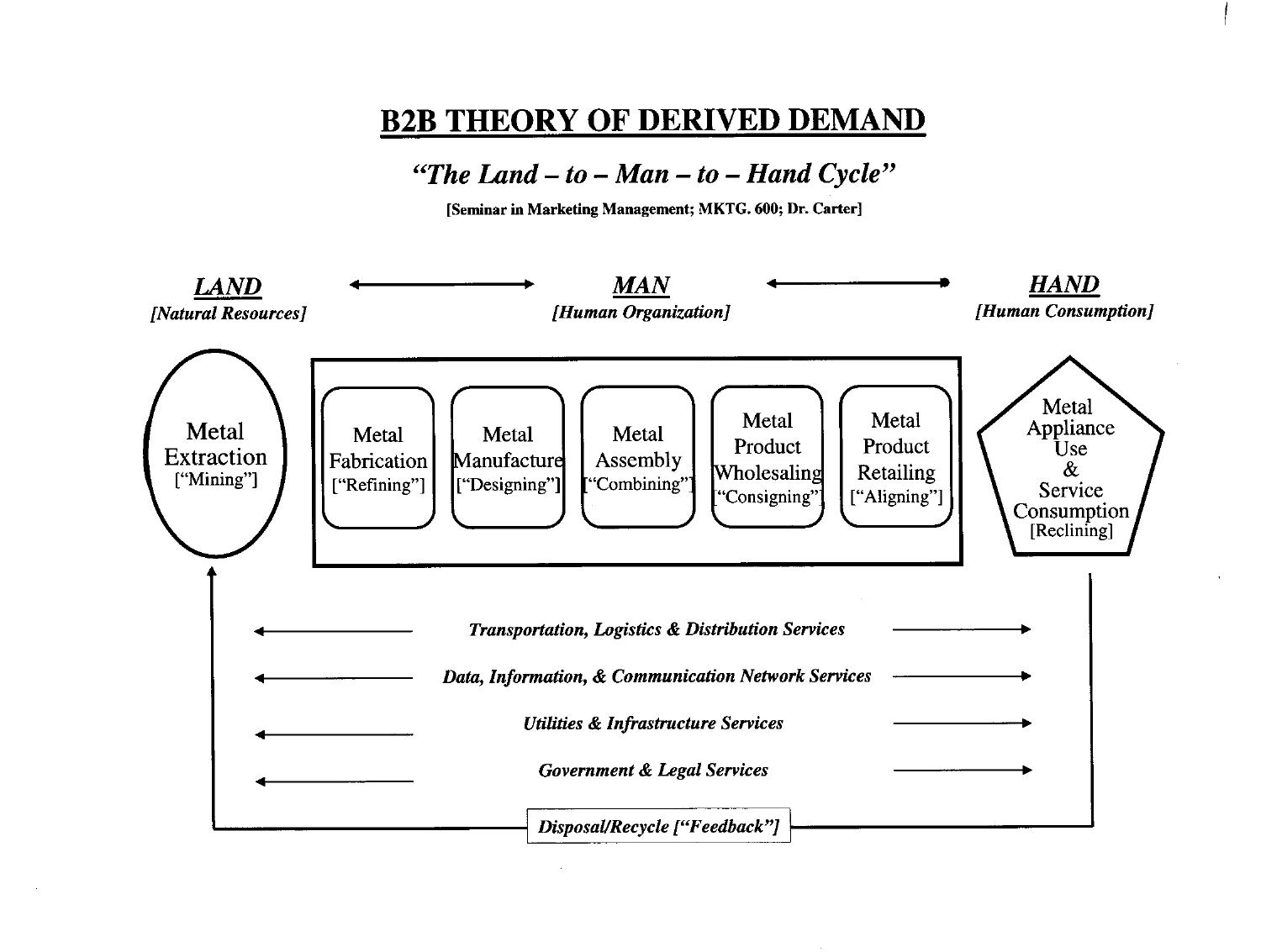## **:::** What Is Organizational Buying?

Webster and Wind define **organizational buying** as the decision-making process by which formal organizations establish the need for purchased products and services and identify, evaluate, and choose among alternative brands and suppliers.<sup>3</sup>

#### **The Business** Market **Versus** the **Consumer**

The business **market** consists of all the organizations that acquire goods and services used in the production of other products or services that are sold, rented, or supplied to others. The major industries making up the business market are agriculture, forestry, and fisheries; mining; manufacturing; construction; transportation; communication; public utilities; banking, finance, and insurance; distribution; and services.

More dollars and items are involved in sales to business buyers than to consumers. Consider the process of producing and selling a simple pair of shoes. Hide dealers must sell hides to tanners, who sell leather to shoe manufacturers, who sell shoes to wholesalers, who sell shoes to retailers, who finally sell them to consumers. Each party in the supply chain also has to buy many other goods and services.

Business markets have several characteristics that contrast sharply with those of consumer markets:

@ *Fewer, larger buyers.* The business marketer normally deals with far fewer, much larger buyers than the consumer marketer does. The fate of Goodyear Tire Company and other

automotive part suppliers depends on getting contracts from a few major automakers. A few large buyers do most of the purchasing in such industries as aircraft engines and defense weapons. Although it should be noted that as a slowing economy has put a stranglehold on large corporations' purchasing departments, the small and midsize business market is offer- $\frac{1}{2}$ ing new opportunities for suppliers.<sup>4</sup> See "Marketing Insight: Big Sales to Small Business," for more on this promising new B2B market, and see "Marketing Memo: Guidelines for Selling to Small Business" for some "do's and don'ts."

*Close supplier-customer relationship.* Because of the smaller customer base and the importance and power of the larger customers, suppliers are frequently expected to customize their offerings to individual business customer needs. Business buyers often select suppliers who also buy from them. An example would be a paper manufacturer that buys chemicals from a chemical company that buys a considerable amount of its paper.

*Professional purchasing.* Business goods are often purchased by trained purchasing agents, who must follow their organizations' purchasing policies, constraints, and requirements. Many of the buying instruments-for example, requests for quotations, proposals, and purchase contracts-are not typically found in consumer buying. Professional buyers spend their careers learning how to buy better. Many belong to the National Association of Purchasing Managers (NAPM), which seeks to improve professional buyers' effectiveness end status. This means that business marketers have to provide greater technical data about<br>their product and its advantages over competitors' products.<br>*Several buying influences*. More people typically influence business their produci and its advantages over competitors' products.

Buving committees consisting of technical experts and even senior management are comman **ir.** the purchase of major goods. Business marketers have to send well-trained sales representatives and sales teams to deal with the well-trained buyers.

*3 Multiple sales calls.* Because more people are involved in the selling process, it takes multiple sales calls to win most business orders, and some sales cycles can take years. A study by McGraw-Hill found that it takes four to four and a half calls to close an average indusmal sale. In the case of capitai equipment sales for large projects, it may take multiple attempts **10** fund 2 project, and the sales cycle-between quoting a job and delivering the product—is often measured in years. $5$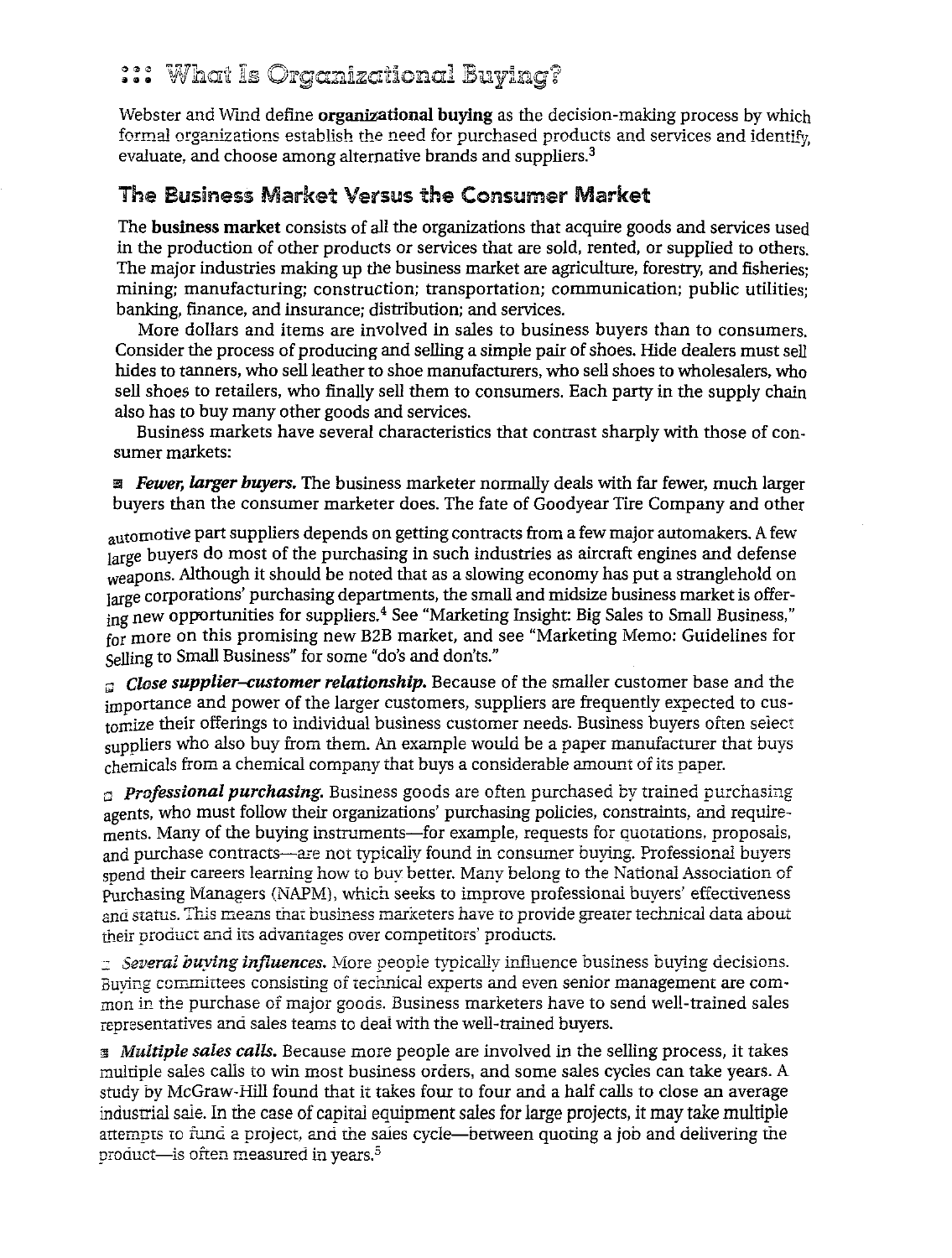**Derived demand.** The demand for business goods is ultimately derived from the demand for consumer goods. For this reason, the business marketer must closely monitor the buying patterns of ultimate consumers. For instance, the Big Three automakers in Detroit have been driving the boom in demand for steel-bar products. Much of that demand is derived from consumers' continued love affair with **minivans** and other light trucks, which consume far more steel than cars. Business buyers must also pay close attention to current and expected economic factors, such as the level of production, investment, consumer spending, and the interest rate. In a recession, business buyers reduce their investment in plant, equipment, and inventories. Business marketers **can** do little to stimulate total demand in this environment. They can only fight harder to increase or maintain their share of demand.

**Inelastic demand.** The total demand for many business goods and services is inelasticthat is, not much affected by price changes. Shoe manufacturers **are** not going to buy much more leather if the price of leather falls, nor will they buy much less leather if the price rises, unless they can find satisfactory substitutes. Demand is especially inelastic in the short **run**  because producers cannot make quick changes in production methods. Demand is also inelastic for business goods that represent a small percentage of the item's total cost, such as shoelaces.

**F** Fluctuating demand. The demand for business goods and services tends to be more volatile than the demand for consumer goods and services. A given percentage increase in consumer demand can lead to a much larger percentage increase in the demand for plant and equipment necessary to produce the additional output Economists refer to this as the **accelemtwn** effect. Sometimes a rise of only 10 percent in consumer demand can cause as much as a 200 percent rise in business demand for products in the next period; a 10 percent **fall** in consumer demand may cause a complete collapse in business demand.

Geographically concentrated buyers. More than half of U.S. business buyers are concenfated in seven states: NewYork, California, Pennsylvania, Illinois, Ohio, New Jersey, and Michigan. The geographical concentration of producers helps to reduce selling costs. At the same time, business marketers need to monitor regional shirts of certain industries. trated in seven states: New York, California, Pennsylvania, Illinois, Ohio, New Jersey, an<br>Michigan. The geographical concentration of producers helps to reduce selling costs. At the<br>same time, business marketers need to m

**Direct purchasing.** Business buyers often buy directly from manufacturers rather than through intermediaries, especially items that are technically complex or expensive (such as mainframes or aircraft).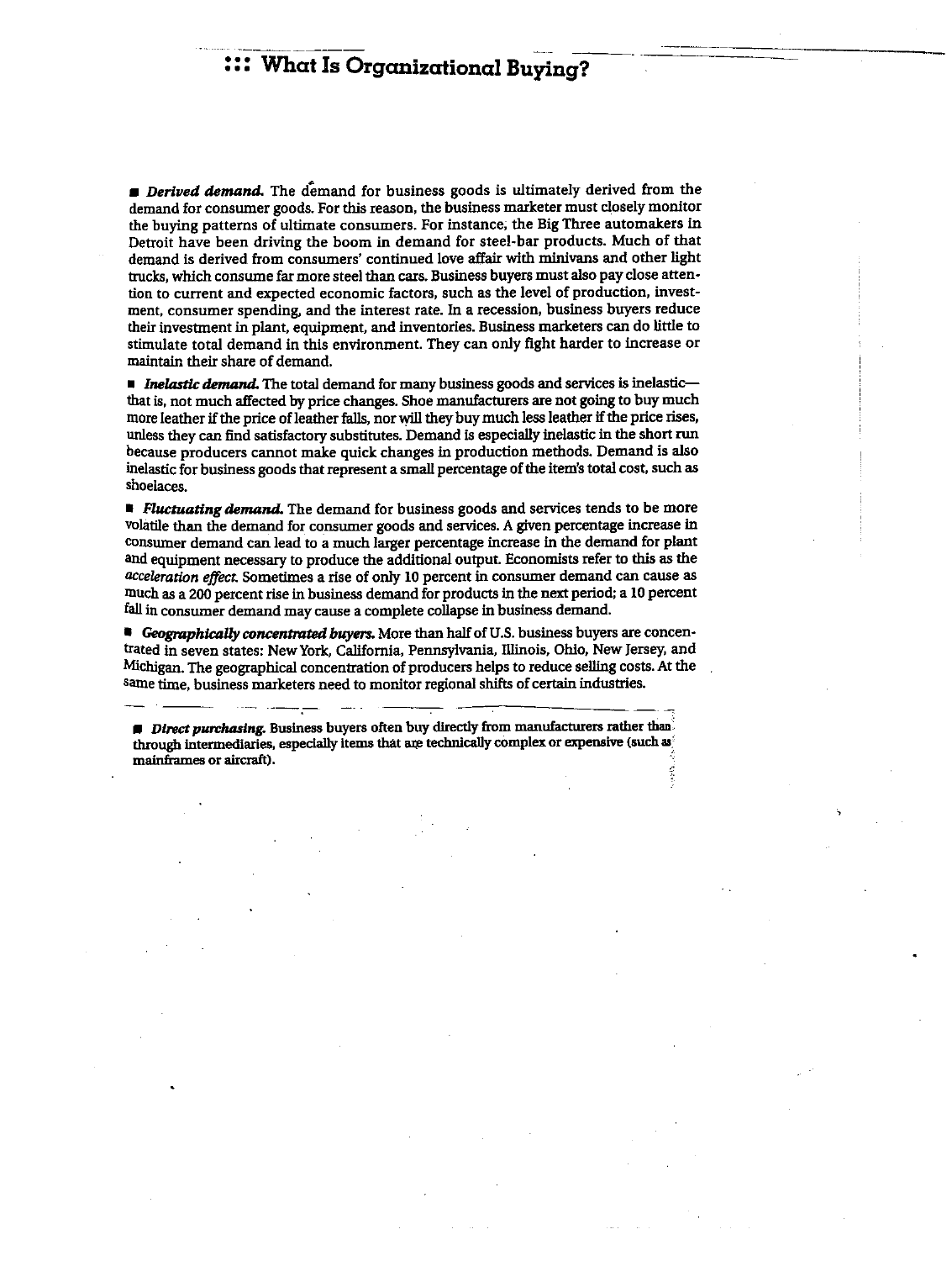#### **Situations**

The business buyer faces many decisions in making a purchase. The number of decisions depends on the buying situation: complexity of tlie problem being solved, newness of the buying requirement, number of people involved, and time required. Patrick Robinson and others distinguish three types of buying situations: the straight rebuy, modified rebuy, and new task.6

**STRAIGHT REBUY** The purchasing department reorders on a routine basis (e.g., office supplies, bulk chemicals) and chooses from suppliers on an "approved list." The suppliers make an effort to maintain product and service quality and often piopose automatic reordering systems to save time. "Out-suppliers" attempt to offer something new or to exploit dissatisfaction with a current supplier. Out-suppliers try to get a small order and then enlarge their purchase share over time.

MODIFIED **REBUY** The buyer wants to modify product specifications, prices, delivery requirements, or other terms. The modified rebuy usually involves additional participants on both sides. The in-suppliers become nervous and have to protect the account. The outsuppliers see an opportunity to propose a better offer to gain some business.

**NEW** TASK **A** purchaser buys a product or service for the first time (e.g., office building, new security system). The greater the cost or risk, the larger the number of participants and the greater their information gathering—and therefore the longer the time to a decision.<sup>7</sup>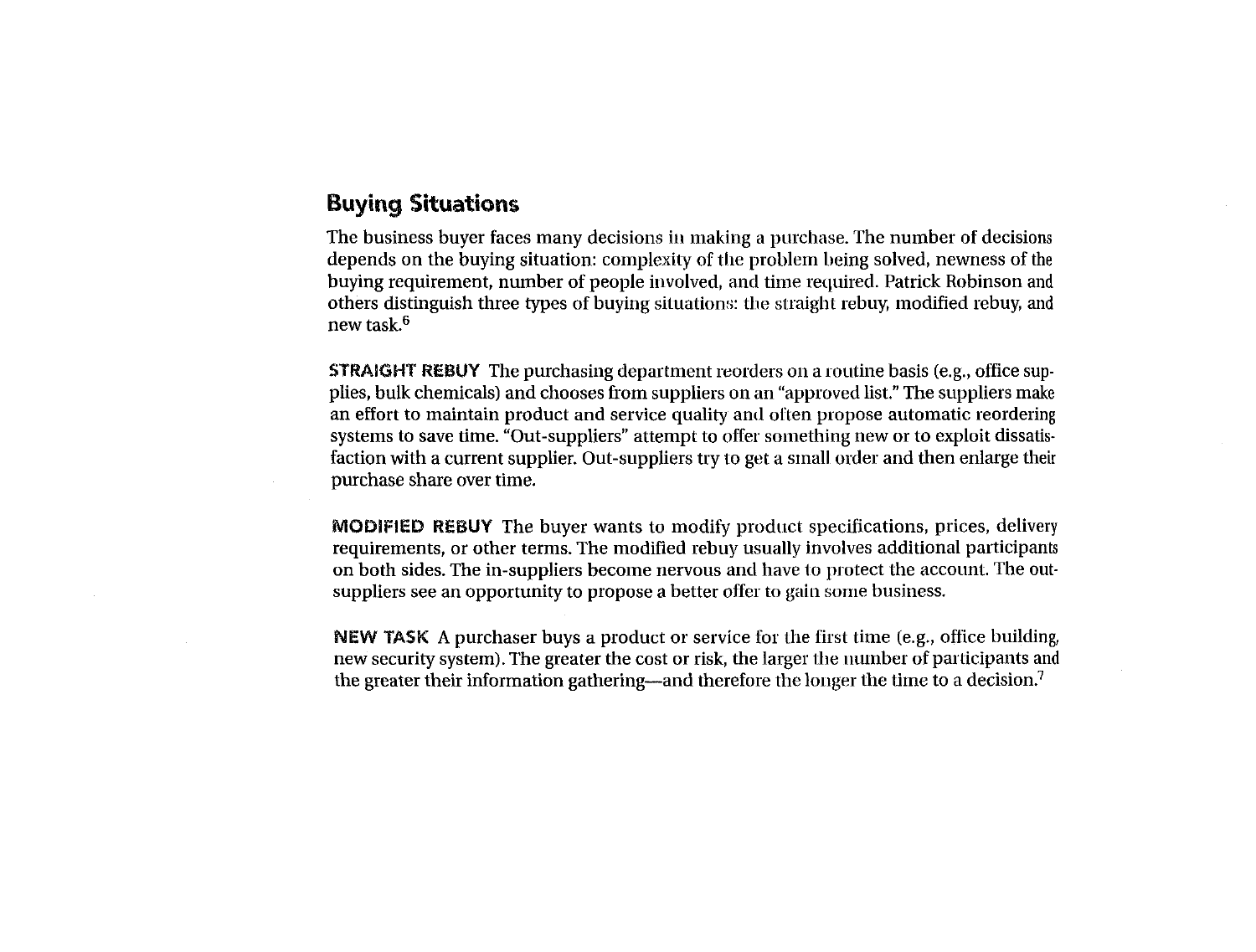#### : : : **participants in the Business Buying process**

Who buys the trillions of dollars' worth of goods and services needed by business organizations? Purchasing agents are influential in straight-rebuy and modified-rebuy situations, whereas other department personnel are more influential in new-buy situations. Engineering personnel usually have a major influence in selecting product components, and purchasing agents dominate in selecting suppliers.<sup>10</sup>

#### **The Buying Center**

Webster and Wind call the decision-making unit of a buying organization the buying center. It is composed of "all those individuals and groups who participate in the purchasing decision-making process, who share some common goals and the risks arising from the decisions." $^{11}$  The buying center includes all members of the organization who play any of seven roles in the purchase decision process.12

- *1. Initiators.* Those who request that something be purchased. They may be users or others in the organization.
- 2. **Users.** Those who will use the product or service. In many cases, the users initiate the buying proposal and help define the product requirements.
- *3. Influencers.* People who influence the buying decision. They often help define specifications and also provide information for evaluating alternatives. Technical personnel **are**  particularly important influencers.
- *4. Deciders.* People who decide on product requirements or on suppliers.
- 5. *Approvers*. People who authorize the proposed actions of deciders or buyers.<br>- **Cateliae Proposed actions of the proposed actions** of deciders of buyers. People who have the power to
- +. *~uyers.* People who have formal authority to **7-** *Gatekeepers-* who have the power selecting vendors and negotiating. In more phone operators may prevent sales<br>complex purchases the buyers might from contacting users or deciders. complex purchases, the buyers might include high-level managers.

**heart is there may be many users or influencers**), **the superfield in the organization; what budget and the individual may occupy multiple solutions of the constraints to place on the purchase;** and the individual may occupy multiple other constraints to place on the purchase;<br>roles.<sup>13</sup> A purchasing manager, for example and which firm will actually get the business, roles.<sup>13</sup> A purchasing manager, for example, and which firm will actually get the business, often occupies the roles of buyer, influencer and gatekeeper simultaneously: he or she can

prevent sellers or information from reaching<br>members of the buying center. For example, terms. Buyers may help shape product spec-<br>ifications, but they play their major role in purchasing agents, receptionists, and teleifications, but they play their major role in purchasing agents, receptionists, and tele-<br>colecting vandors and negotiating in more phone operators may prevent salespersons

Several individuals can occupy a given role  $\mathbf{g}$  determine which sales reps can call on other several individuals can occupy a given role determine which sales reps can call on other often occupies the roles of buyer, influencer,<br>and gatekeeper simultaneously: he or she can<br>or more potential vendors who can meet the company's

requirements.

The typical buying center has a minimum of five or six members and often has dozens. The buying center may include people outside the target customer organization, such as government officials, consultants, technical advisors, and other members of the marketing channel.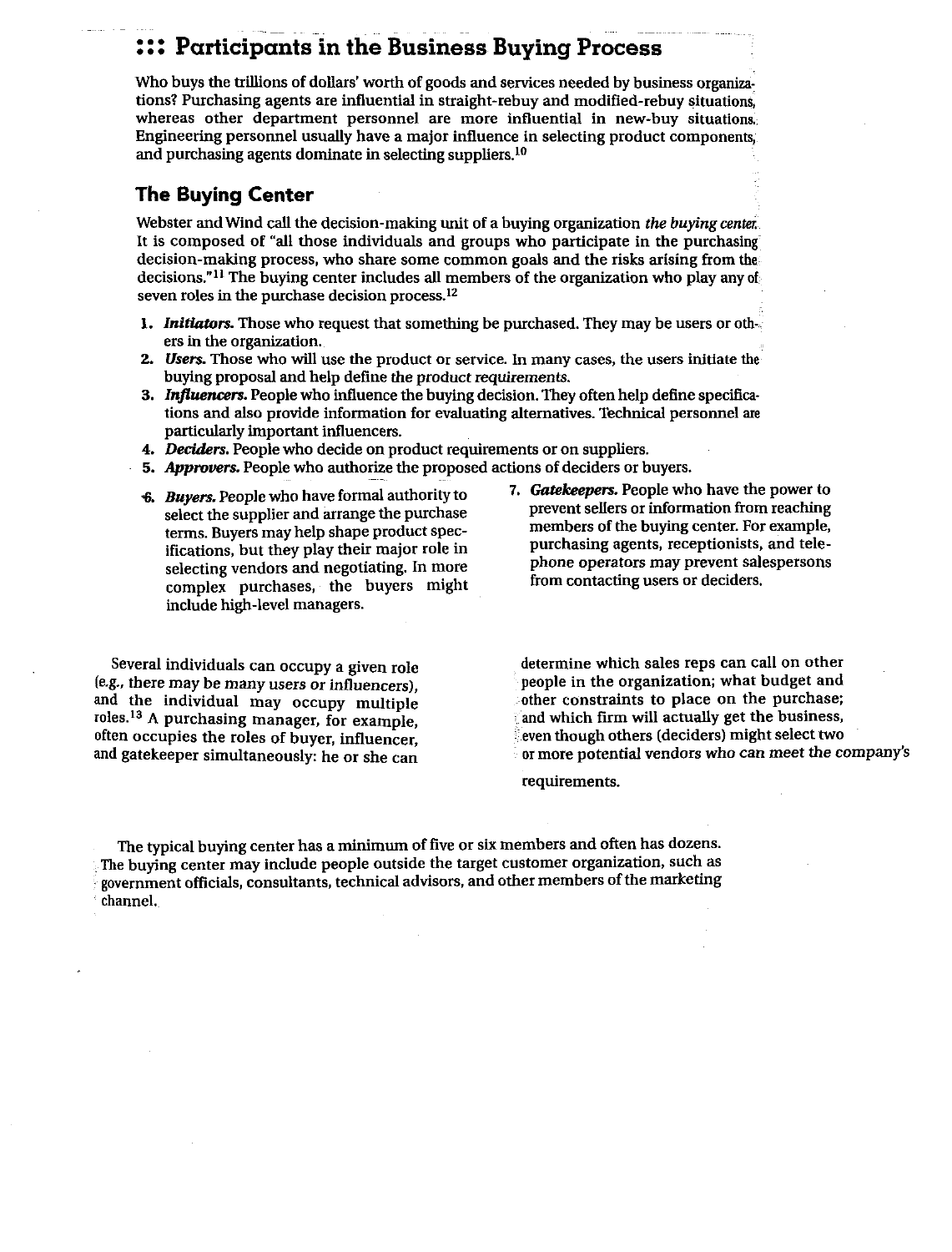#### **Purchasing Orientations**

In the past, purchasing departments occupied a low position in the management hierarchy, in spite of often managing more than half the company's costs. Recent competitive pressures have led many companies to upgrade their purchasing departments and elevate administrators to vice presidential rank. Today's purchasing departments are staffed with MBAs who aspire to be CEOs--like Thomas Stallkamp, Chrysler's former executive vice president of procurement and supply, who cut costs and streamlined the automaker's manufacturing processes. $20$ 

These new, more strategically oriented purchasing departments have a mission to seek the best value from fewer and better suppliers. Some multinationals have even elevated them to "strategic supply departments" with lesponsibility for global sourcing and partnering. At Caterpillar, for example, purchasing, inventory control, production scheduling, and traffic have been combined into one department. Lockheed Martin is another firm that has improved its business buying practices.

The upgrading of purchasing means that business marketers must upgrade their sales personnel to match the higher caliber of the business buyers. Formally, we can distinguish three company purchasing orientations: $^{22}$ 

*m Buying Orientation.* The purchaser's focus is short term and tactical. Buyers are rewarded on their ability to obtain the lowest price from suppliers for the given level of quality and availability. Buyers use two tactics: *commoditization*, where they imply that the product is a commodity and care only about price; and multisourcing, where they use several sources and make them compete for shares of the company's purchases.

*Procurement Orientation.* Here buyers simultaneously seek quality improvements and cost reductions. Buyers develop collaborative relationships with major suppliers and seek savings through better management of acquisition, conversion, and disposal costs They encourage early supplier involvement in materials handling, inventory levels, just. in-time management, and even product design. They negotiate long-term contracts with major suppliers to ensure the timely flow of materials. They work closely with their manufacturing group on materials requirement planning (MRP) to make sure supplies arrive on time.

**EXECUTE:** Supply Chain Management Orientation. Here purchasing's role is further broadened to become a more strategic, value-adding operation. Purchasing executives at the firm work with marketing and other company executives to build a seamless supply chain management system from the purchase of raw materials to the on-time arrival of finished goods to the end users.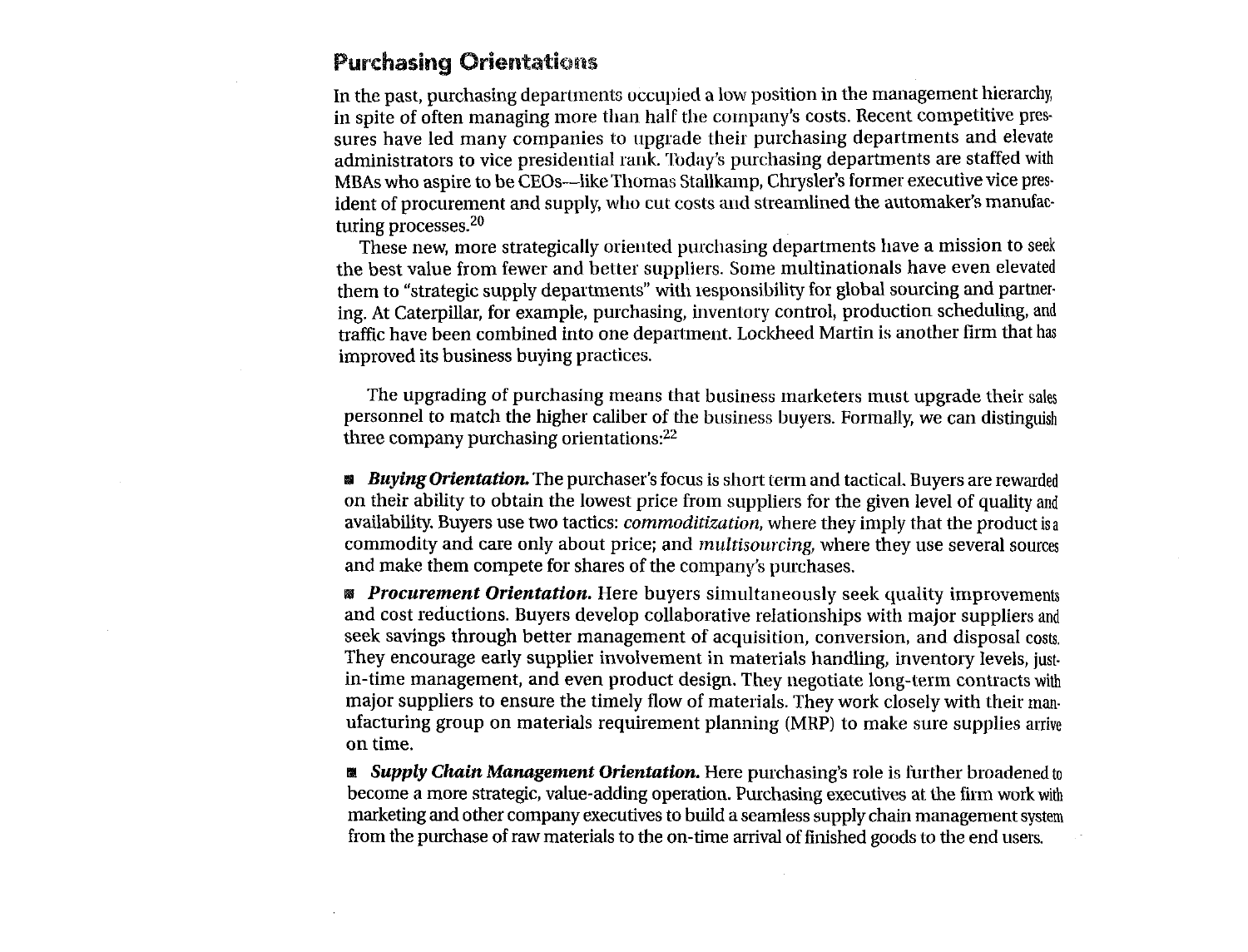In defining target segments, four types of business customers can often be identified, with corresponding marketing implications.

- *1. Price-oriented customers* (transactional selling). Price is everything.
- 2. *Solution-oriented customers* (consultative selling). They want low prices but will respond to arguments about lower total cost or more dependable supply or service.
- **3. Gold-standard customers** (quality selling). They want the best performance in terms of product quality, assistance, reliable delivery, and so on.
- 4. *Strategic-value customers* (enterprise selling). They want a fairly permanent solesupplier relationship with your company.

Some companies are willing to handle price-oriented buyers by setting a lower price, but establishing restrictive conditions: (1) limiting the quantity that can be purchased; (2) no refunds; **(3)** no adjustments; and (4) no services.18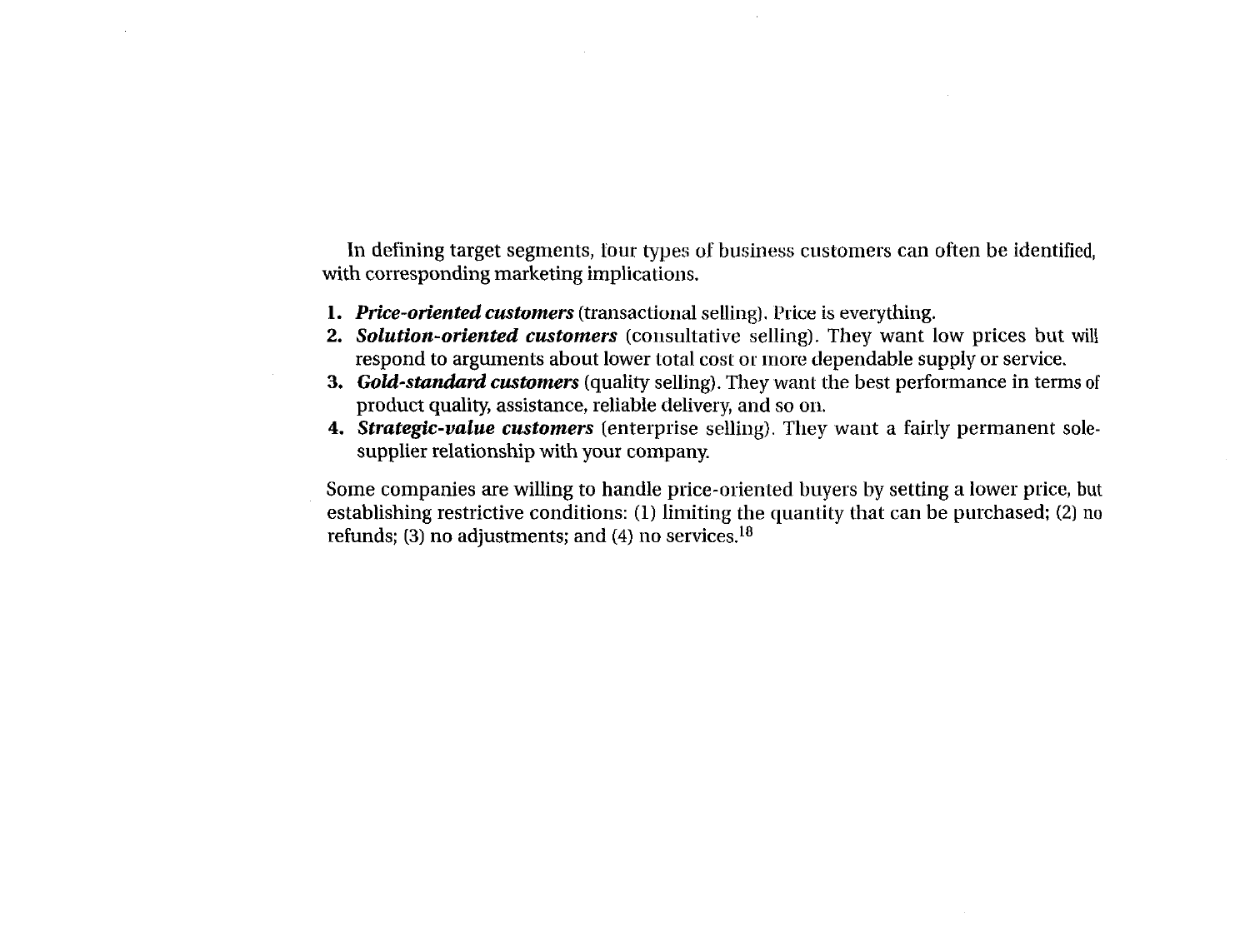## **Types of Purchasing Processes**

Marketers need to understand how business purchasing departments work. These depart. ments purchase many types of products, and the purchasing process will vary depending on the types of products involved. Peter Kraljic distinguistied four product-related purchasing processes:23

- *1. Routine products.* These products have low value and cost to the customer and involve little risk (e.g., office supplies). Customers will seek the lowest price and emphasize routine ordering. Suppliers will offer to standardize and consolidate orders.
- 2. *Leverage products.* These products have high value and cost lo the customer but involve little risk of supply (e.g., engine pistons) because many companies make them. The supplier knows that the customer will compare market offerings and costs, and it needs to show that its offering minimizes the customer's total cost.
- *3. Strategic products.* These products have high value and cost to the customer and also involve high risk (e.g., mainframe computers). The customer will want a well-known and trusted supplier and be willing to pay more than the average price. The supplier should seek strategic alliances that take the form of early supplier involvement, co-development programs, and co-investment.
- 4. *Bottleneck products.* These products have low value and cost lo the customer but they involve some risk (e.g., spare parts). The customer will want a supplier who can guarantee a steady supply of reliable products. The supplier should propose standard parts and offer a tracking system, delivery on demand, and a help desk.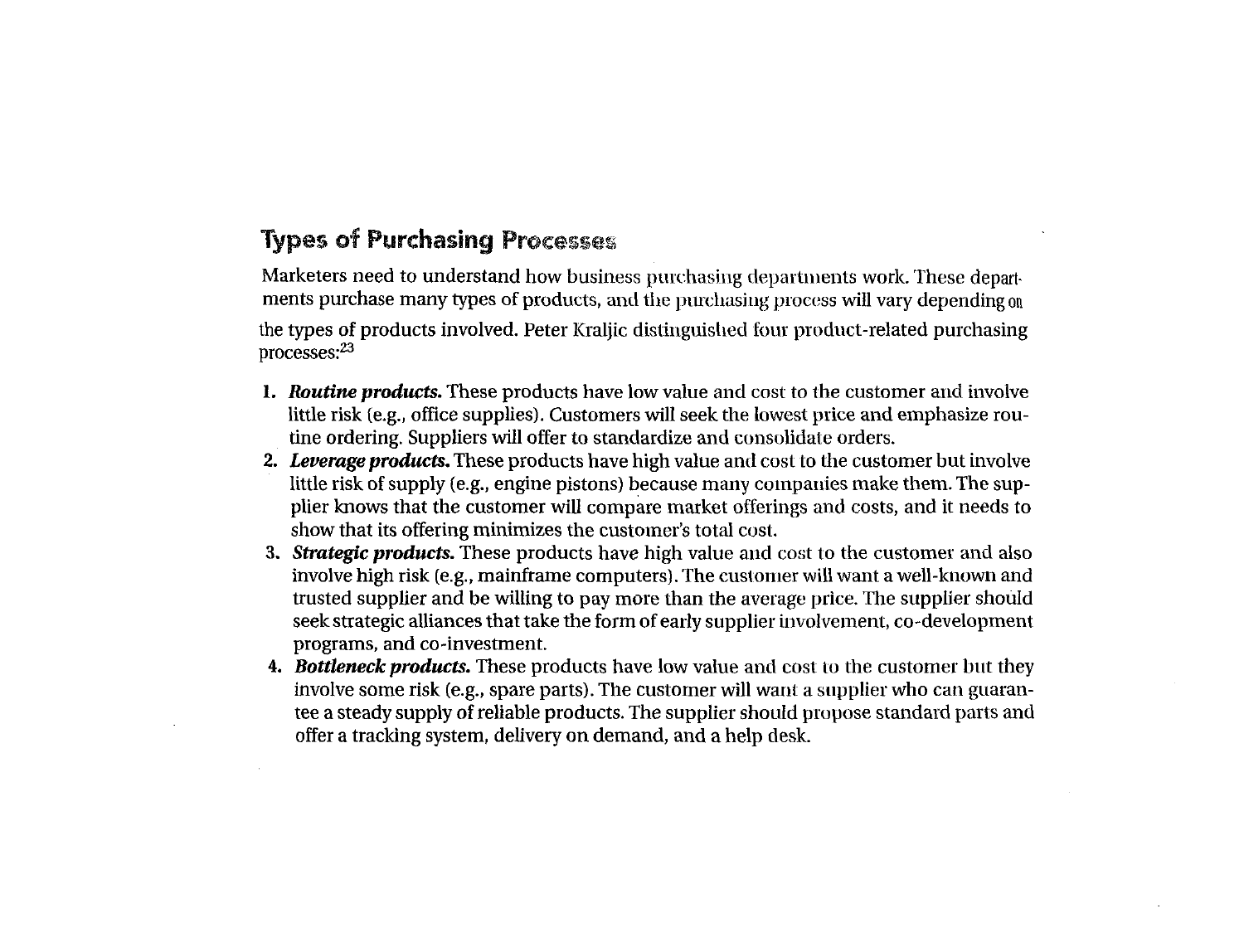# a TABLE **7.1**

Buygrid Framework: Major Stages (Buyphases) of the Industrial Buying Process in Relation to Major Buying Situations (Buyclasses)

 $\sim 10^7$ 

 $\sim 10$ 

|                  |                                | <b>Buyclasses</b>         |                                 |                          |
|------------------|--------------------------------|---------------------------|---------------------------------|--------------------------|
|                  |                                | <b>New</b><br><b>Task</b> | <b>Modified</b><br><b>Rebuy</b> | <b>Straight</b><br>Rebuy |
|                  | 1. Problem recognition         | Yes                       | Maybe                           | No                       |
|                  | 2. General need description    | Yes                       | Maybe                           | No.                      |
|                  | 3. Product specification       | Yes                       | Yes                             | <b>Yes</b>               |
| <b>BUYPHASES</b> | 4. Supplier search             | Yes                       | Maybe                           | N <sub>0</sub>           |
|                  | 5. Proposal solicitation       | Yes                       | Maybe                           | <b>No</b>                |
|                  | 6. Supplier selection          | Yes                       | Maybe                           | N <sub>0</sub>           |
|                  | 7. Order-routine specification | Yes                       | Maybe                           | No.                      |
|                  | 8. Performance review          | Yes                       | Yes                             | Yes                      |

 $\sim 10^7$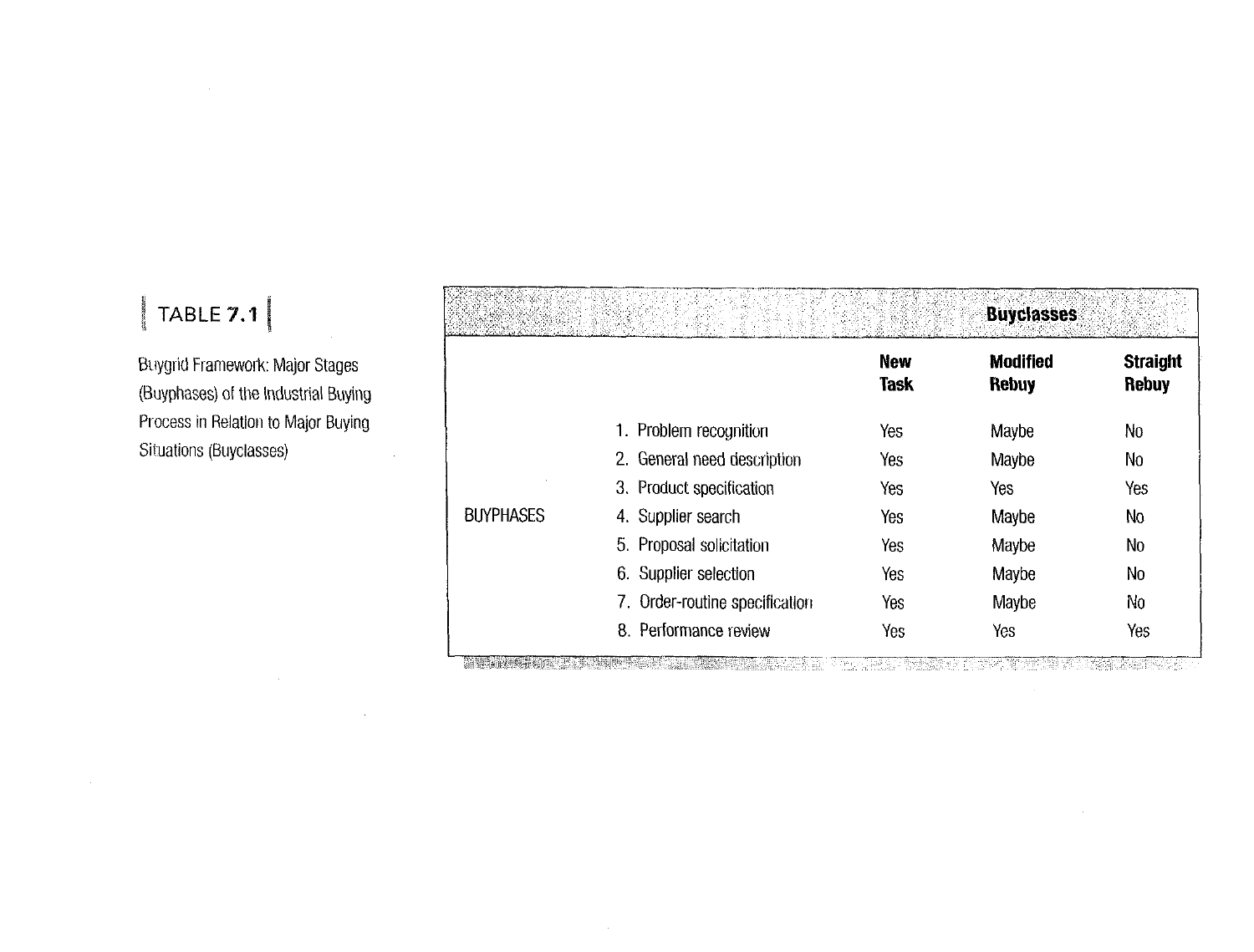#### **Supplier Selection**

Before selecting a supplier, the buying center will specify desired supplier attributes and indicate their relative importance. To rate and identify the most attractive suppliers, buying centers often use a supplier-evaluation model such as the one shown in Table 7.2.

Business marketers need to do a better job of understanding how business buyers arrive at their valuations.<sup>33</sup> Anderson, Jain, and Chintagunta conducted a study of the main methods business marketers use to assess customer value and found eight different *customer value assessment (CVA)* methods. Companies tended to use the simpler methods, although the more sophisticated ones promise to produce a more accurate picture of customer perceived value. (See "Marketing Memo: Methods of Assessing Customer Value.")

The choice and importance of different attributes varies with the type of buying situa- $\mu$ tion.<sup>34</sup> Delivery reliability, price, and supplier reputation are important for routine-order products. For procedural-problem products, such as a copying machine, the three most important attributes are technical service, supplier flexibility, and product reliability. For political-problem products that stir rivalries in the organization (such as the choice of a computer system), the most important attributes are price, supplier reputation, product reliability, service reliability, and supplier flexibility.

|                                                                 | <b>Importance</b><br><b>Weights</b> | Poor<br>(1) | <b>Fair</b><br>(2) | Good<br>(3) | <b>Excellent</b><br>$\left( 4\right)$ |
|-----------------------------------------------------------------|-------------------------------------|-------------|--------------------|-------------|---------------------------------------|
| Price                                                           | .30                                 |             |                    |             | χ                                     |
| Supplier reputation                                             | .20                                 |             |                    | Χ           |                                       |
| Product reliability                                             | .30                                 |             |                    |             | χ                                     |
| Service reliability                                             | .10                                 |             | χ                  |             |                                       |
| Supplier flexibility                                            | .10                                 |             |                    | x           |                                       |
| Total score: $.30(4) + .20(3) + .30(4) + .10(2) + .10(3) = 3.5$ |                                     |             |                    |             |                                       |

I **TABLE 7.2** <sup>1</sup>

An Example of Vendor Analysis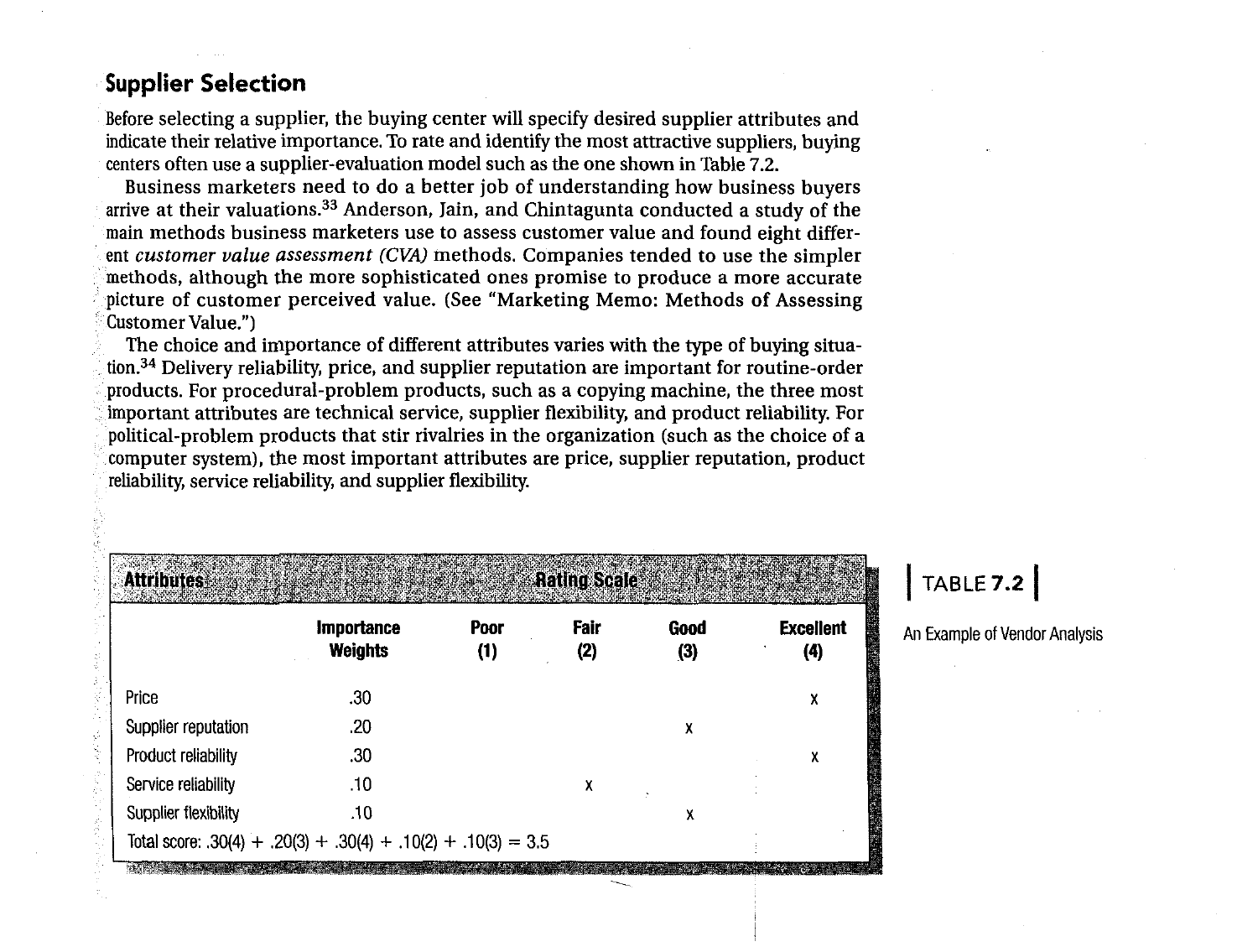### **E-Procurement**

Web sites are organized around two types of e-hubs: *vertical hubs* centered on industries (plastics, steel, chemicals, paper) and *functional hubs* (logistics, media buying, advertising, energy management). In addition to using these Web sites, companies can do e-procurement in other ways:

**a** *Direct extranet links to major suppliers.* A company can set up extranet links to its major suppliers. For example, it can set up a direct e-procurement account at Dell or Office Depot, and its employees can make their purchases this way.

**<sup>m</sup>***Buying alliances.* Coca-Cola, Sara Lee, Kraft, PepsiCo, Gillette, P&G, and several other companies joined forces to form a buying alliance called Transora to use their combined leverage to obtain lower prices for raw materials. Transora members also share data on less expensive ways to ship products and track inventory. Several auto companies (GM, Ford, DaimlerChrysler) formed Covisint for the same reason. They believe they can save as much as \$1,200 per car.



*Company buying sites.* General Electric formed the Trading Process Network (TPN) where it posts *requests for proposals (RFPs),* negotiates terms, and places orders.

Moving into e-procurement involves more than acquiring software; it requires changing purchasing strategy and structure. However, the benefits are many: Aggregating purchasing across multiple departments gains larger, centrally negotiated volume discounts. There is less buying of substandard goods from outside the approved list of suppliers, and a smaller purchasing staff is required.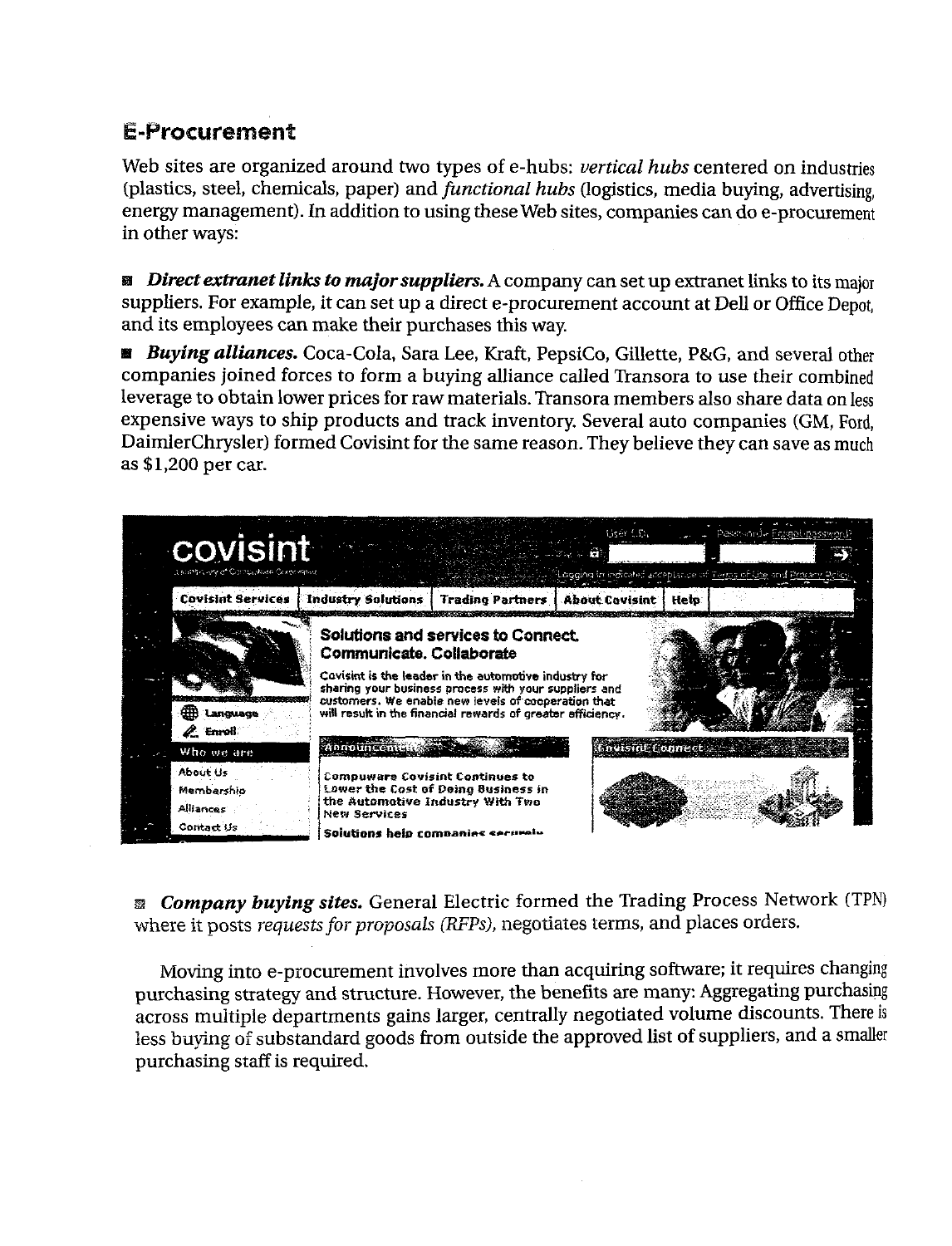#### **MARKETING INSIGNT THE BUSINESS-TO-BUSINESS (B2B) CYBERBUYING BAZAAR**

With the growth of consumer griline shopping, it is easy to lose sight. of one of the most significant trends in e-commerce; the growth of business-to-business e-procurement, in addition to posting their own Web pages on the Internet, companies have established intranets for employees to communicate with one another, and extranets to link a company's communications and data with regular suppliers and distributors.

So far, most of the products that businesses are buying electronically are MRO materials (maintenance, repair, and operations) and travel and entertainment services. MRO materials make up 30 percent of business purchases, and the transaction costs for order processing. are high, which means there is a huge incentive to streamline the process. Here are some examples: Los Angeles County purchases everything from chickens to condoms over the Internet. National Semiconductor has automated almost all of the company's 3,500 monthly requisitions to buy materials ranging from the sterile booties wom in its fabrication plants to state-of-the-art software. GE buys not only general operating supplies, but also industrial supplies online. Now that GE Information Services (GEIS) has opened its buying site to other companies, the company is well on its way to creating a vast electronic clearinghouse. Hundreds of thousands of firms will exchange trillions of dollars of industrial inputs-with GEIS running the show.

Many brick-and-mortar companies have expanded their online presence by building their business-to-business operations and targeting small businesses, which account for 98 percent of all U.S. employers. The 54 percent of companies that now purchase over the internet are utilizing electronic marketplaces that are popping up in several forms:

- **Catalog sites.** Companies can order thousands of items through electronic catalogs distributed by e-procurement software, such as Grainger's.
- E Vertical markets. Companies buying industrial products such as plastics, steel, or chemicals, or services such as logistics or media can go to specialized Web sites (called e-hubs). For exam-

ple. Plastics.com allows plastics buyers to search for the best prices from the thousands of plastics sellers.

- "Pure Play" auction sites. These are online marketpiaces such as eBay and Freemarkets.com that could not have been realized. without the Internet and for which no business model existed before their formation. Freemarkets com provides online auctions for buyers and sellers of industrial parts, raw materials, commodities, and services in over 50 product categories, and has facilitated over \$40 billion worth of commerce since 1995.
- Spot (or exchange) markets. On spot electronic markets, prices 灗 change by the minute. ChemConnect.com is an exchange for buvers and sellers of bulk chemicals such as benzine and is a B2B success in an arena littered with failed online exchanges. First to market, it is now the biggest online exchange for chemical trading, with volume of \$8.8 billion in 2002. Customers like Vanguard Petroleum Corp. in Houston conduct about 15 percent of their spot purchases and sales of natural gas liquids on ChemConnect's commodities trading site.
- Private exchanges, Hewlett-Packard, IBM, and Wal-Mart oper- $\mathcal{D}$ ate private exchanges to link with specially invited groups of suppliers and partners over the Web.
- an<br>Cal Barter markets. In these markets, participants offer to trade coods or services.
- $\frac{1}{2}$ Buving alliances. Several companies buying the same goods join together to form purchasing consortia and gain deeper discounts on volume purchases (Transora, Covisint).

Online business buying offers several advantages: It shaves transaction costs for both buyers and suppliers, reduces time between order and delivery, consolidates purchasing systems, and forges more intimate relationships between partners and buyers. On the downside, it may help to erode supplier-buyer loyalty and create potential security problems. Businesses also face a technological dilemma because no single system vet dominates.

ources: Robert Yoeget, "The Evolution of B-to-B Selling on the 'Net," Target Marketing (August 1998): 34; Andy Reinhardt, "Extranets: Log On, Link Up, ave Big," BusinessWeek, June 22, 1998, p. 134; "To Byte the Hand that Feeds," The Economist, June 17, 1998, pp. 61-62; John Evan Frook, "Buying ehemoth-By Shifting \$5B in Spending to Extranets, GE Could Ignite a Development Frenzy," internetweek, August 17, 1998, p. 1; Nicole Harris, "Private Exchanges' May Allow B-to-B Commerce to Thrive After All," Wail Street Journal, March 16, 2001, pp. B1, B4; Olga Kharif, "B2B, Take 2," UsinessWeek, November 25, 2003; George S. Day, Adam J. Fein, and Gregg Ruppersberger, "Shakeouts in Digital Markets: Lessons from B2B vchanges," California Management Review 45, no. 2 (Winter 2003): 131-151; Julia Angwin, "Top Online Chemical Exchange is Untikely Success Story," Volt Street Journal, January 8, 2004, p. A15.